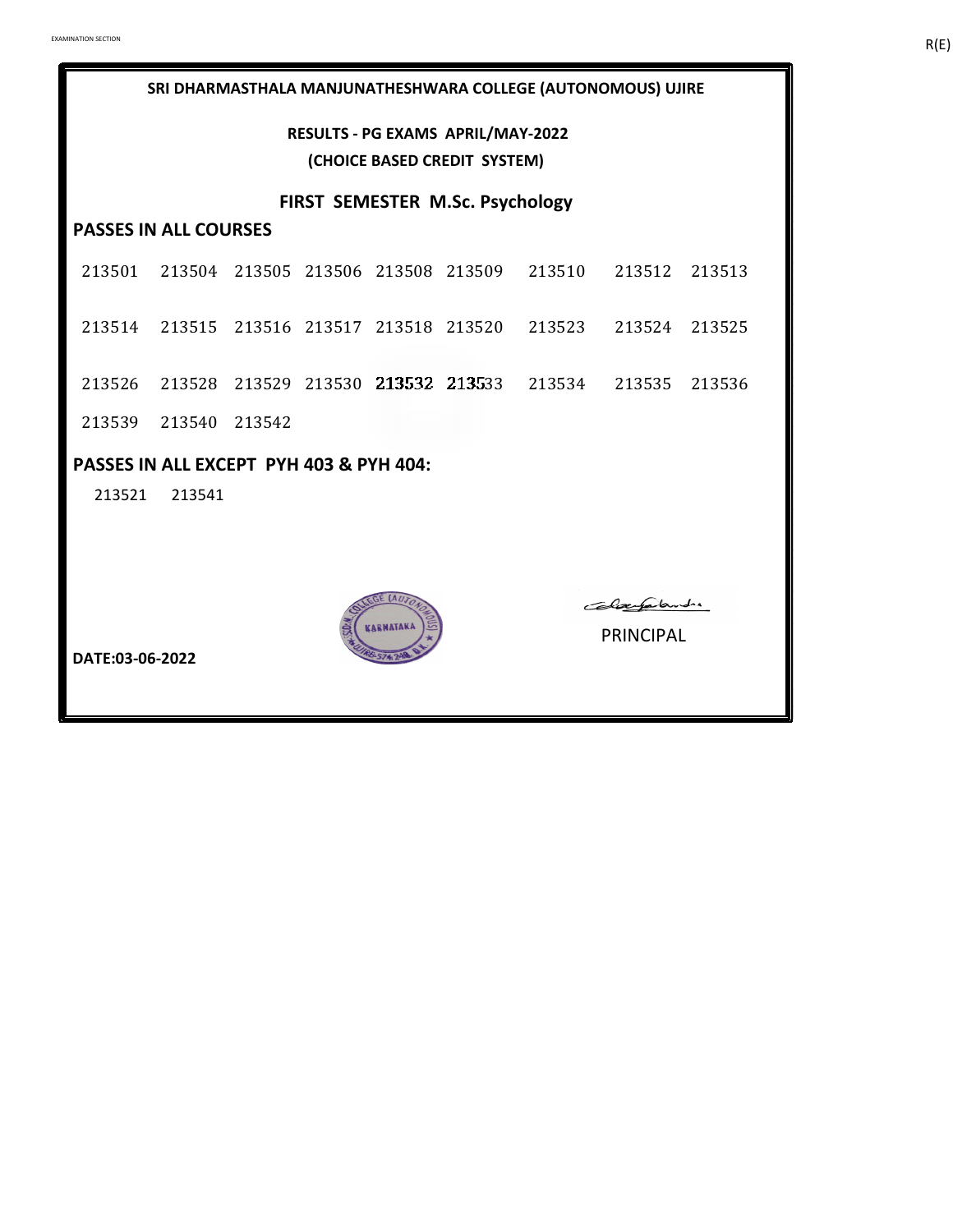#### **RESULTS - PG EXAMS APRIL/MAY-2022**

**(CHOICE BASED CREDIT SYSTEM)**

# **FIRST SEMESTER M.Sc. Biotechnology**

#### **PASSES IN ALL COURSES**

| 213551 213552 213553 213554 213555 213556 213557 213558 213559 |        |  |  |  |  |
|----------------------------------------------------------------|--------|--|--|--|--|
| 213560 213561 213562 213563 213564 213565 213566 213567 213568 |        |  |  |  |  |
| 213569 213570 213571 213573 213574 213575 213576 213577 213578 |        |  |  |  |  |
| 213579                                                         | 213580 |  |  |  |  |

#### **PASSES IN ALL EXCEPT BTH 403 & BTS 405:**

213572



**DATE: 03-06-2022** PRINCIPAL

Colaegalandre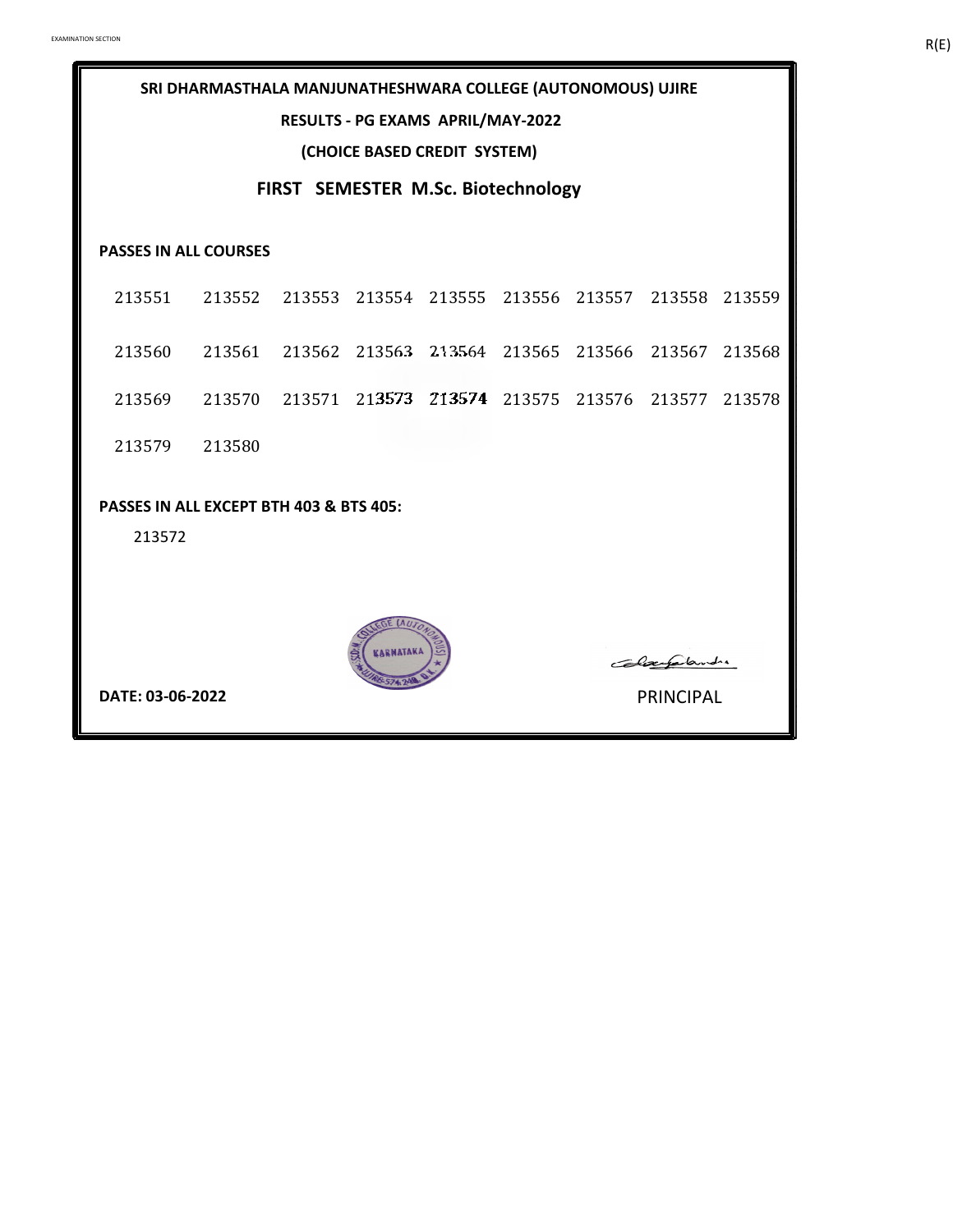**RESULTS - PG EXAMS APRIL/MAY-2022 (CHOICE BASED CREDIT SCHEME)**

#### **FIRST SEMESTER M.Sc. Physics**

#### **PASSES IN ALL COURSES:**

213802 213804 213805 213806 213807 213808 213809 213810 213811 213812 213813 213814 213816 213817 213818 213819 213821

**PASSES IN ALL EXCEPT PHH 401 & 404 :**

213801

**PASSES IN ALL EXCEPT PHH 401:**

213803 213820

**PASSES IN ALL EXCEPT PHH 401, 402 & 403:**

213815

**PASSES IN ALL EXCEPT PHH 401, 402 , 403 & 404:**

213822



Colaugalandre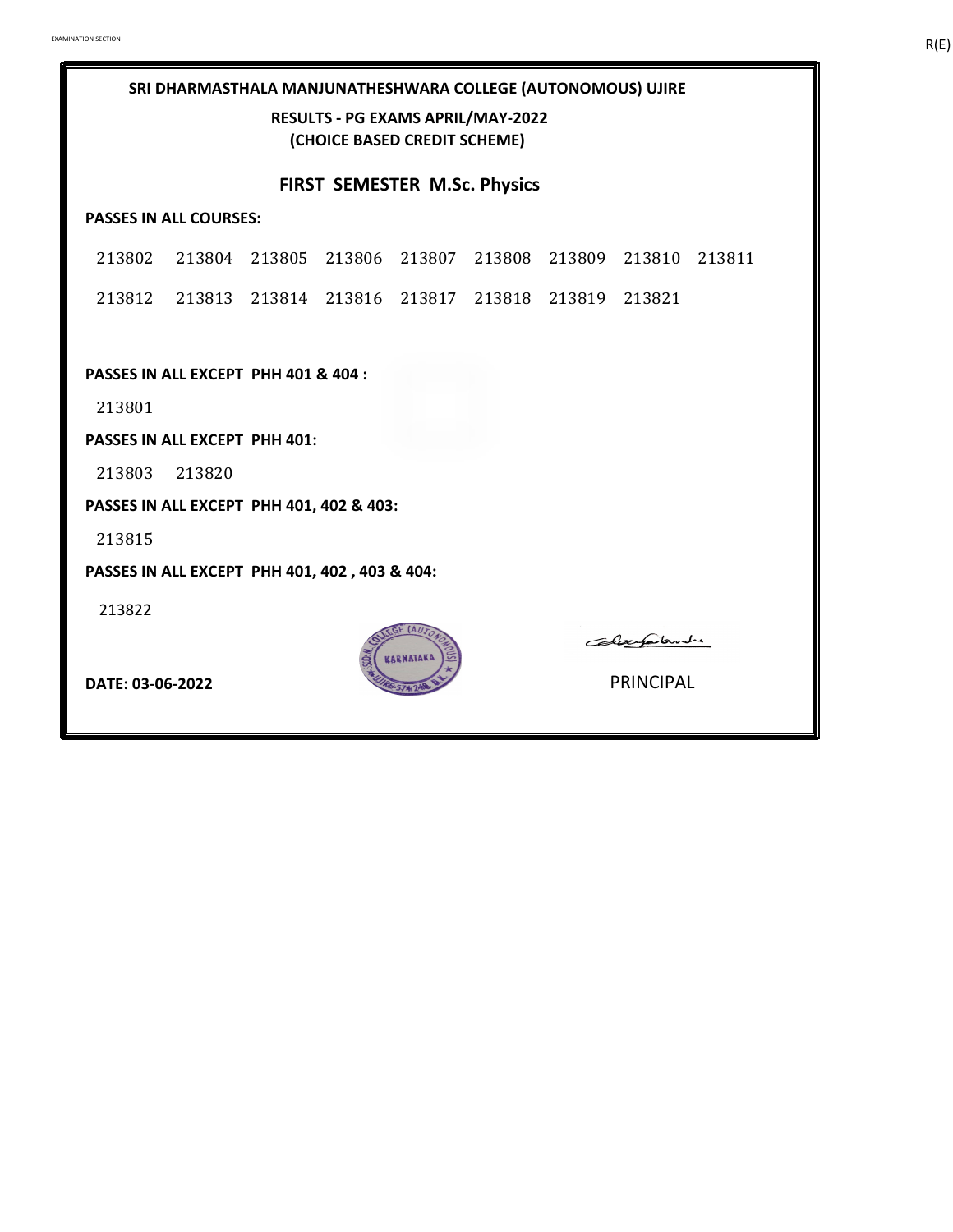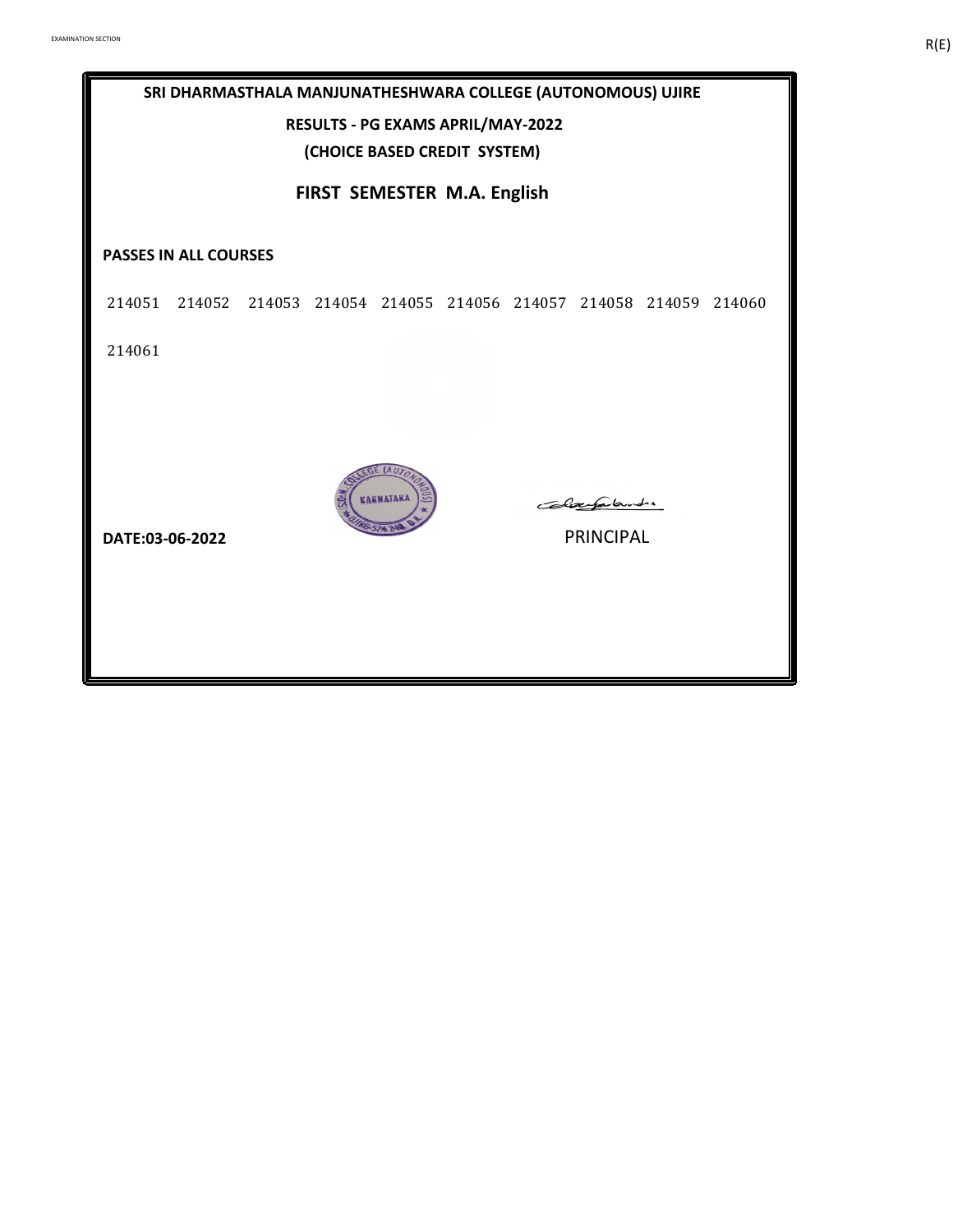| SRI DHARMASTHALA MANJUNATHESHWARA COLLEGE (AUTONOMOUS) UJIRE             |                                                                                                                                  |  |  |  |  |  |  |  |  |  |  |
|--------------------------------------------------------------------------|----------------------------------------------------------------------------------------------------------------------------------|--|--|--|--|--|--|--|--|--|--|
| <b>RESULTS - PG EXAMS APRIL/MAY-2022</b><br>(CHOICE BASED CREDIT SYSTEM) |                                                                                                                                  |  |  |  |  |  |  |  |  |  |  |
| <b>FIRST SEMESTER M.Sc.STATISTICS</b>                                    |                                                                                                                                  |  |  |  |  |  |  |  |  |  |  |
|                                                                          | <b>PASSES IN ALL COURSES</b>                                                                                                     |  |  |  |  |  |  |  |  |  |  |
|                                                                          | 214001 214002 214003 214004 214005 214006 214007 214008 214009<br>214010 214012 214013 214014 214015 214016 214017 214018 214019 |  |  |  |  |  |  |  |  |  |  |
| Clausalandre<br><b>PRINCIPAL</b><br>DATE: 03-06-2022                     |                                                                                                                                  |  |  |  |  |  |  |  |  |  |  |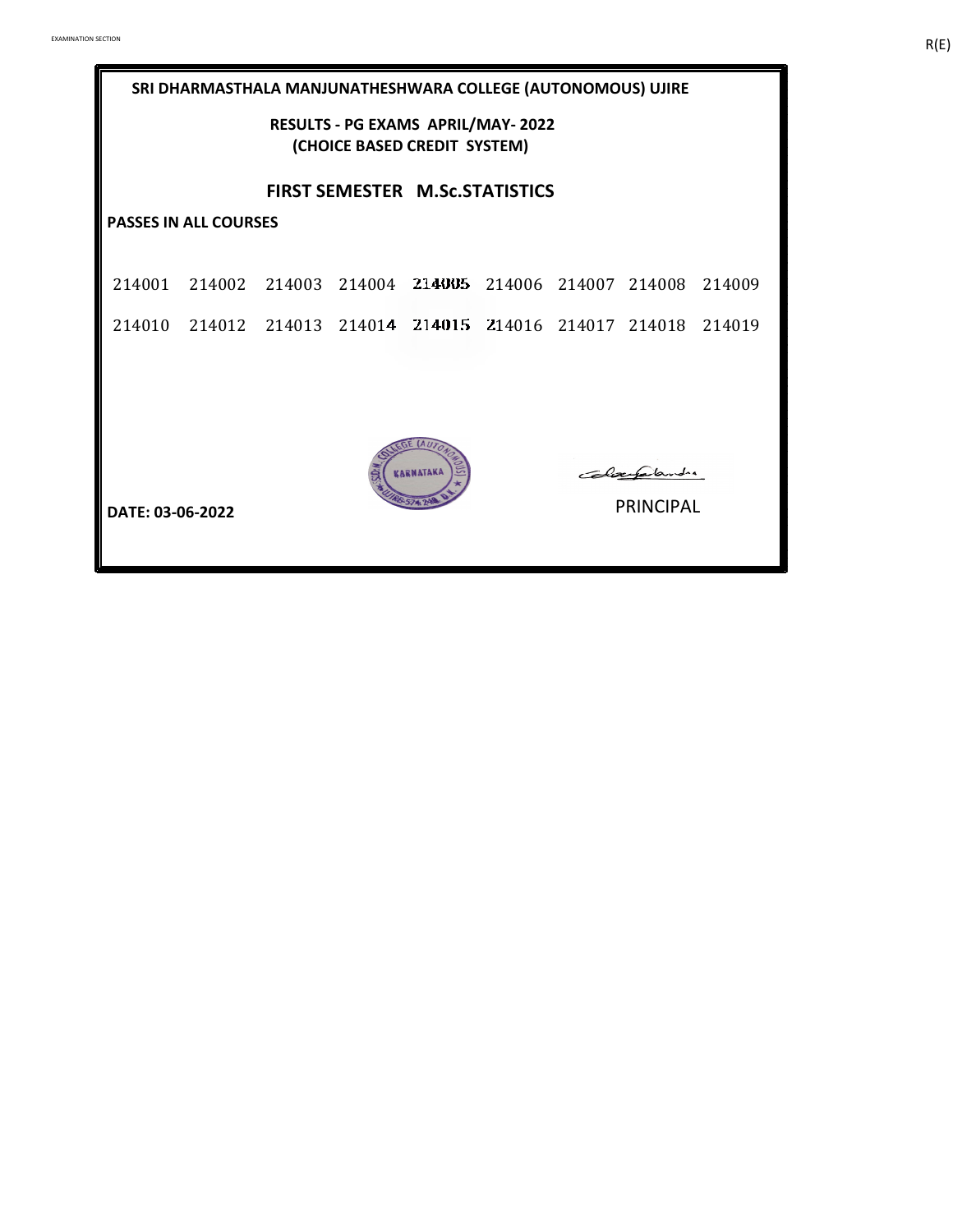# **RESULTS - PG EXAMS APRIL/MAY-2022 (CHOICE BASED CREDIT SYSTEM) FIRST SEMESTER M.Sc. Chemistry**

#### **PASSES IN ALL COURSES**

| 213701 213702 213703 213704 213705 213706 213707 213708 213709 |  |  |  |  |
|----------------------------------------------------------------|--|--|--|--|
| 213710 213711 213712 213713 213714 213715 213716 213717 213718 |  |  |  |  |
| 213719 213720 213721 213722 213723 213724 213725 213726 213727 |  |  |  |  |
| 213729 213730 213731 213732 213733 213734 213735 213737 213738 |  |  |  |  |
| 213739 213740 213741 213742 213743 213744 213745 213746        |  |  |  |  |

#### **PASSES IN ALL EXCEPT CHH 401:**

213728

# **FIRST SEMESTER M.Sc.Organic Chemistry**

#### **PASSES IN ALL COURSES**

|               | 213761 213762 213763 213764 213765 213766 213767 213768 213769 |  |  |  |  |
|---------------|----------------------------------------------------------------|--|--|--|--|
|               | 213770 213771 213772 213774 213775 213777 213778 213779 213780 |  |  |  |  |
|               | 213781 213782 213783 213784 213785 213786 213787 213788 213789 |  |  |  |  |
| 213790 213791 |                                                                |  |  |  |  |

#### **PASSES IN ALL EXCEPT OCH 401:**

213776



Colaerfalande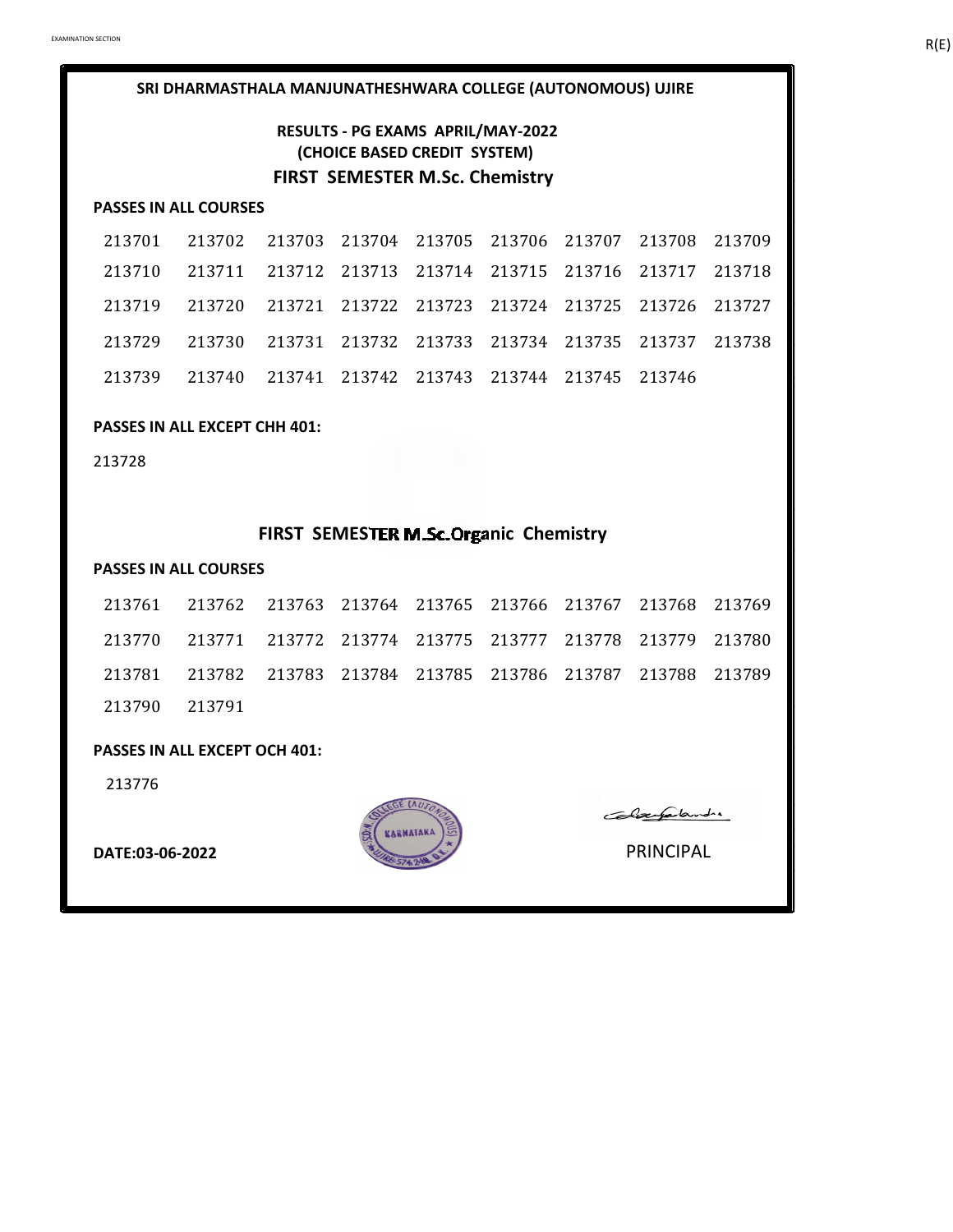### **RESULTS - PG EXAMS APRIL/MAY-2022 (CHOICE BASED CREDIT SYSTEM)**

#### **FIRST SEMESTER M.Com**

#### **PASSES IN ALL COURSES**

| 213851 213852 213853 213854 213855 213856 213857 213858 213859 |  |  |  |  |
|----------------------------------------------------------------|--|--|--|--|
| 213860 213862 213863 213864 213865 213866 213869 213870 213871 |  |  |  |  |
| 213872 213873 213874 213875 213876 213877 213878 213879        |  |  |  |  |

#### **PASSES IN ALL EXCEPT CMHC 1.1:**

213880

# **FIRST SEMESTER M.Com (IBM)**

#### **PASSES IN ALL COURSES**

| 213901 213902 213903 213905 213906 213907 213908 213909 213910 |  |  |  |  |
|----------------------------------------------------------------|--|--|--|--|
| 213911 213912 213913 213914 213915 213916 213917               |  |  |  |  |



**DATE: 03-06-2022** PRINCIPAL

Colaugalandre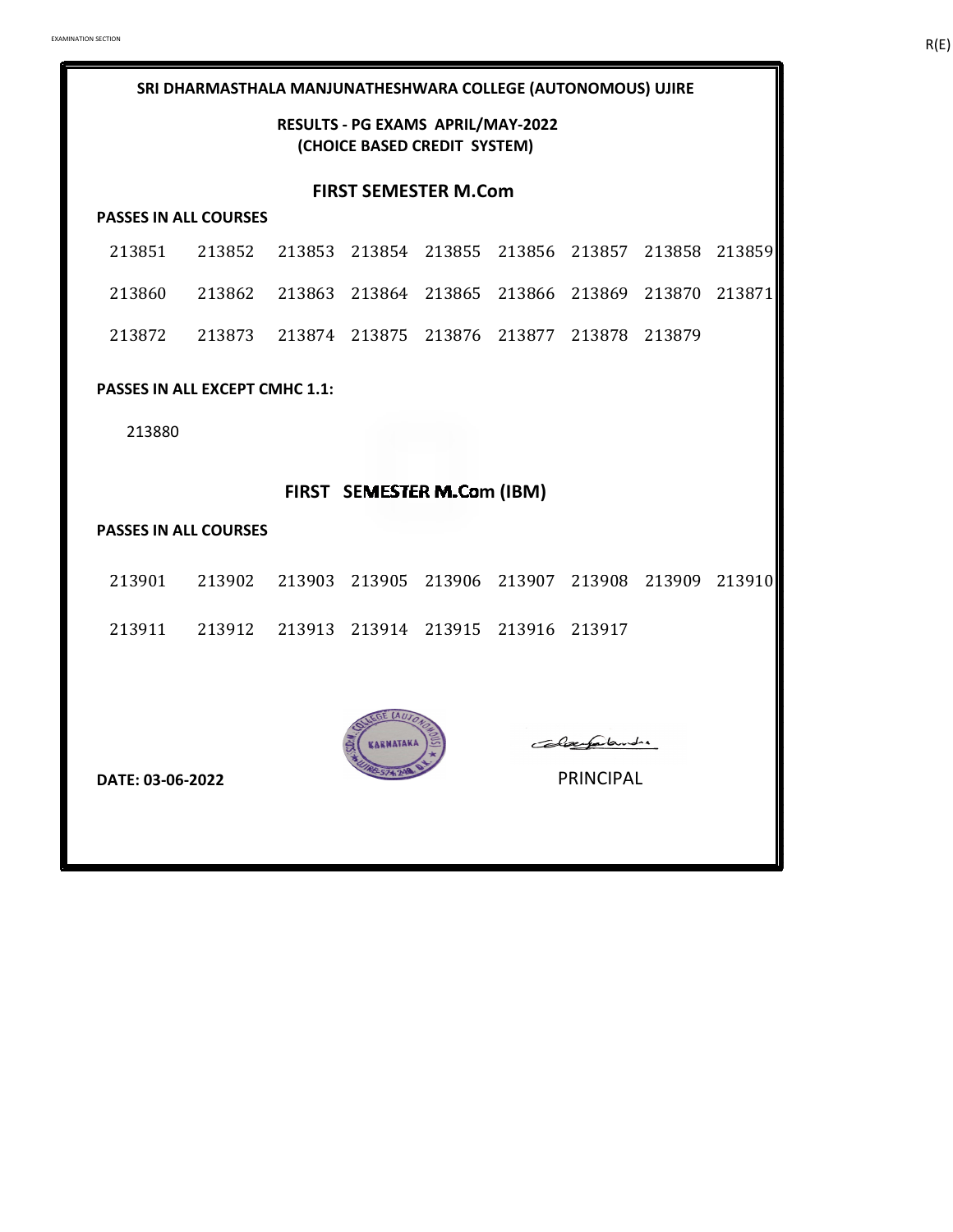# **PASSES IN ALL COURSES** 213951 213952 213953 213954 213955 213956 213957 213958 213959 213960 213961 213962 213963 213964 213965 213966 213967 213968 **SRI DHARMASTHALA MANJUNATHESHWARA COLLEGE (AUTONOMOUS) UJIRE RESULTS - PG EXAMS APRIL/MAY-2022 (CHOICE BASED CREDIT SYSTEM) FIRST SEMESTER M.A. J.M.C.**



Colaegalande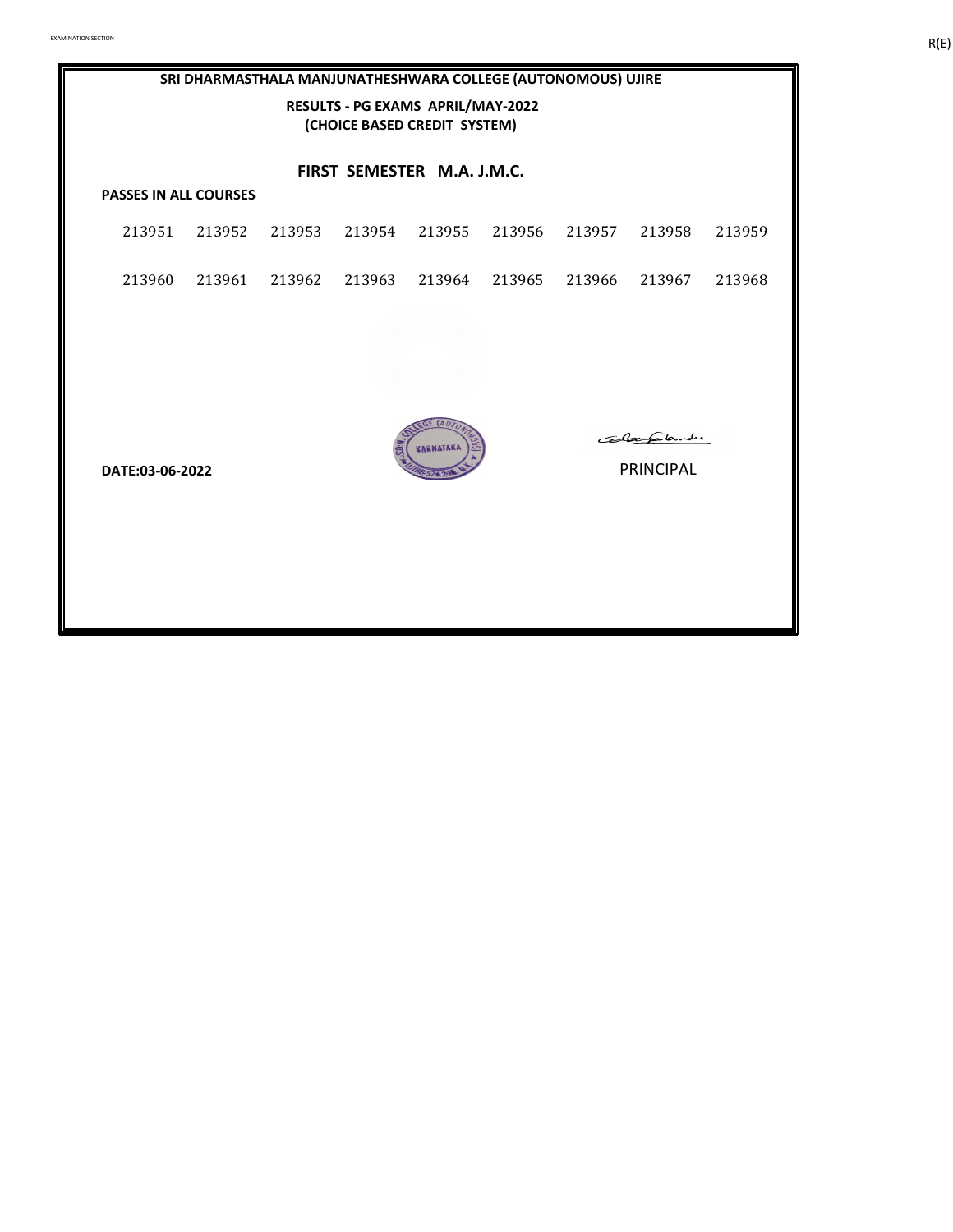**RESULTS - PG EXAMS APRIL/MAY -2022 (CHOICE BASED CREDIT SYSTEM)**

#### **FIRST SEMESTER M.S.W.**

# **PASSES IN ALL COURSES**

| 213601 213602 213603 213604 213605 213606 213607 213608 213609 |  |  |                             |        |
|----------------------------------------------------------------|--|--|-----------------------------|--------|
| 213611 213612 213613 213614 213615 213616 213617 213618 213619 |  |  |                             |        |
| 213620 213621 213622 213623 213624 213625 213626 213627        |  |  |                             | 213628 |
| 213629 213630 213631 213632 213633                             |  |  | 213634 213635 213636 213637 |        |
| 213638 213639 213640 213641 213643                             |  |  | 213644 213645 213646 213647 |        |
| 213649 213650 213651 213654 213655 213656                      |  |  |                             |        |

# **PASSES IN ALL EXCEPT SWSS 404A:**

213648

### **PASSES IN ALL EXCEPT SWSH 401:**

213610



Colayalandre